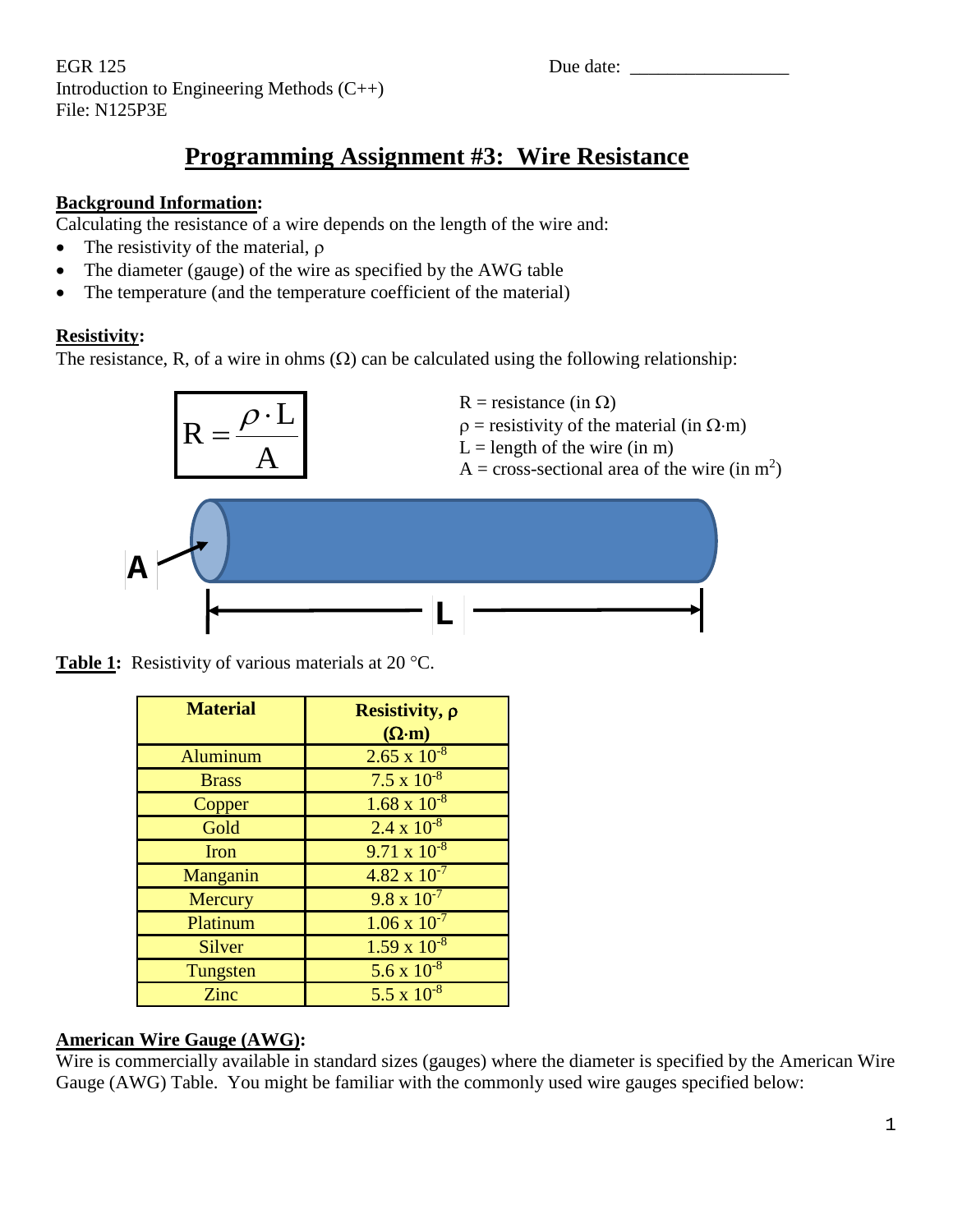*Wire for a breadboard: Wire for an electrical outlet:*  $\frac{Wire \text{ for an electrical outlet:}}{414 (14 \text{ gauge}) \text{ wire}}$ Diameter:  $31.96 \times 10^{-3}$  inches (or 31.96 mil)

 $\frac{420 (20 \text{ gauge}) \text{ wire}}{414 (14 \text{ gauge}) \text{ wire}}$ <br>Diameter: 31.96 x 10<sup>-3</sup> inches (or 31.96 mil)<br>Diameter: 64.08 x 10<sup>-3</sup> inches (or 64.08 mil)



**Table 2:** American Wire Gauge (AWG) Table – for solid round wire at 20 °C.

| <b>Gauge</b>            | <b>Diameter</b><br>(mil) | <b>Gauge</b> | <b>Diameter</b><br>(mil) | <b>Gauge</b> | <b>Diameter</b><br>(mil) | <b>Gauge</b> | <b>Diameter</b><br>(mil) |
|-------------------------|--------------------------|--------------|--------------------------|--------------|--------------------------|--------------|--------------------------|
| $\mathbf{0}$            | 324.9                    | 11           | 90.74                    | 22           | 25.35                    | 33           | 7.080                    |
| 1                       | 289.3                    | 12           | 80.81                    | 23           | 22.60                    | 34           | 6.305                    |
| $\overline{2}$          | 257.6                    | 13           | 71.96                    | 24           | 20.10                    | 35           | 5.615                    |
| 3                       | 229.4                    | 14           | 64.08                    | 25           | 17.90                    | 36           | 5.000                    |
| $\overline{\mathbf{4}}$ | 204.3                    | 15           | 57.07                    | 26           | 15.94                    | 37           | 4.453                    |
| 5                       | 181.9                    | 16           | 50.82                    | 27           | 14.20                    | 38           | 3.965                    |
| 6                       | 162.0                    | 17           | 45.26                    | 28           | 12.64                    | 39           | 3.531                    |
| $\overline{7}$          | 144.3                    | 18           | 40.30                    | 29           | 11.26                    | 40           | 3.145                    |
| 8                       | 128.5                    | 19           | 35.89                    | 30           | 10.03                    |              |                          |
| 9                       | 114.4                    | 20           | 31.96                    | 31           | 8.928                    |              |                          |
| 10                      | 101.9                    | 21           | 28.46                    | 32           | 7.950                    |              |                          |

**Example:** Determine the resistance of 10 m of #24 copper wire at 20 °C.

D = 20.10 mil = 0.02010 in  
\nD = 0.02010 in 
$$
\left[\frac{1m}{39.37 \text{ in}}\right]
$$
 = 5.10541 · 10<sup>-4</sup> m  
\nA = π  $\left(\frac{D}{2}\right)^2$  = π  $\left(\frac{5.1028 \cdot 10^{-4}}{2}\right)^2$  = 2.04716 · 10<sup>-7</sup> m<sup>2</sup>  
\nR =  $\frac{\rho \cdot L}{A}$  =  $\frac{\left(1.68 \cdot 10^{-8} \Omega \cdot m\right) \cdot \left(10m\right)}{\left(2.0451 \cdot 10^{-7} m^2\right)}$  = 0.82065 Ω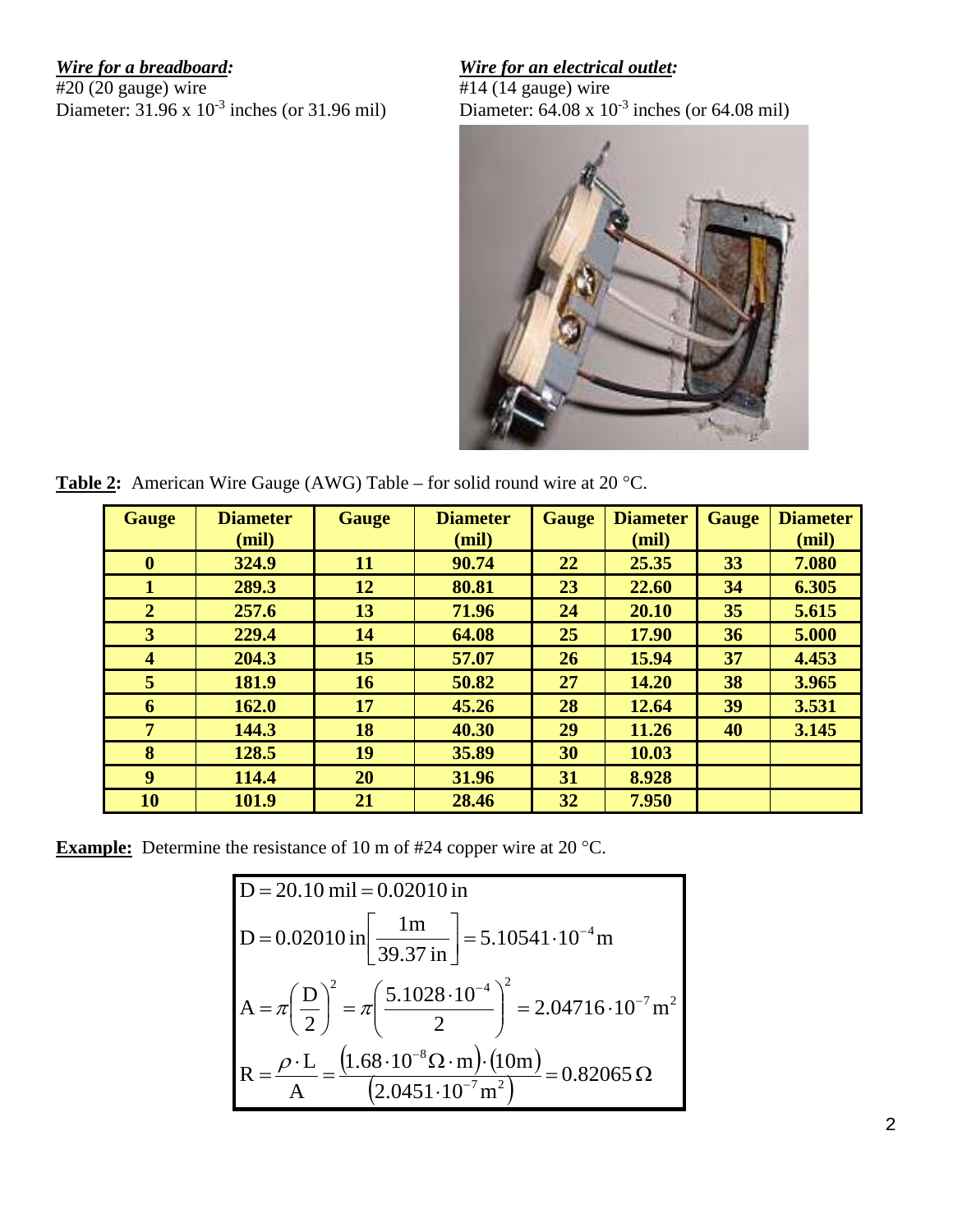### **Temperature Coefficient**

The resistance of many materials changes as temperature changes. If the temperature coefficient,  $\alpha$ , is positive, then resistance will increase as temperature increases. The new resistance,  $R_2$ , can be calculated using the relationship shown below:

$$
\boxed{\mathbf{R}_2 = \mathbf{R}_1 \big[ 1 + \alpha \big( \mathbf{T}_2 - \mathbf{T}_1 \big) \big]}
$$

 $R_1$  = resistance (in  $\Omega$ ) at temperature T<sub>1</sub> (in °C)  $R_2$  = resistance (in  $\Omega$ ) at temperature T<sub>2</sub> (in °C)  $\alpha$  = temperature coefficient (in 1/°C)

Table 3: Temperature coefficients of various materials at 20 °C.

| <b>Material</b> | Temperature Coefficient, $\alpha$ |  |  |  |  |  |  |
|-----------------|-----------------------------------|--|--|--|--|--|--|
|                 | $(1$ <sup>o</sup> C)              |  |  |  |  |  |  |
| Aluminum        | $4.29 \times 10^{-3}$             |  |  |  |  |  |  |
| <b>Brass</b>    | $1.0 \times 10^{-3}$              |  |  |  |  |  |  |
| Copper          | $3.86 \times 10^{-3}$             |  |  |  |  |  |  |
| Gold            | $3.4 \times 10^{-3}$              |  |  |  |  |  |  |
| Iron            | $6.51 \times 10^{-3}$             |  |  |  |  |  |  |
| Manganin        | $0.002 \times 10^{-3}$            |  |  |  |  |  |  |
| Mercury         | $0.9 \times 10^{-3}$              |  |  |  |  |  |  |
| Platinum        | $3.927 \times 10^{-3}$            |  |  |  |  |  |  |
| <b>Silver</b>   | $3.8 \times 10^{-3}$              |  |  |  |  |  |  |
| Tungsten        | $4.5 \times 10^{-3}$              |  |  |  |  |  |  |
| Zinc            | $3.6 \times 10^{-3}$              |  |  |  |  |  |  |

**Example:** In the previous example, it was determined that the resistance of 10 m of #24 copper wire at 20 °C is 0.82065 Ω. Determine the resistance at 50 °C and 100 °C.

| at 20 °C, R = 0.82065 $\Omega$                                                     |
|------------------------------------------------------------------------------------|
| at 50 °C, R = 0.82065 $[1 + 3.86 \cdot 10^{-3}(50 - 20)] = 0.91674 \Omega$         |
| at 100 °C, R = 0.82065 [1 + 3.86 · 10 <sup>-3</sup> (100 - 20)] = 1.07531 $\Omega$ |

The graph below shows R as a function of T for  $T = 20 - 260$  °C.

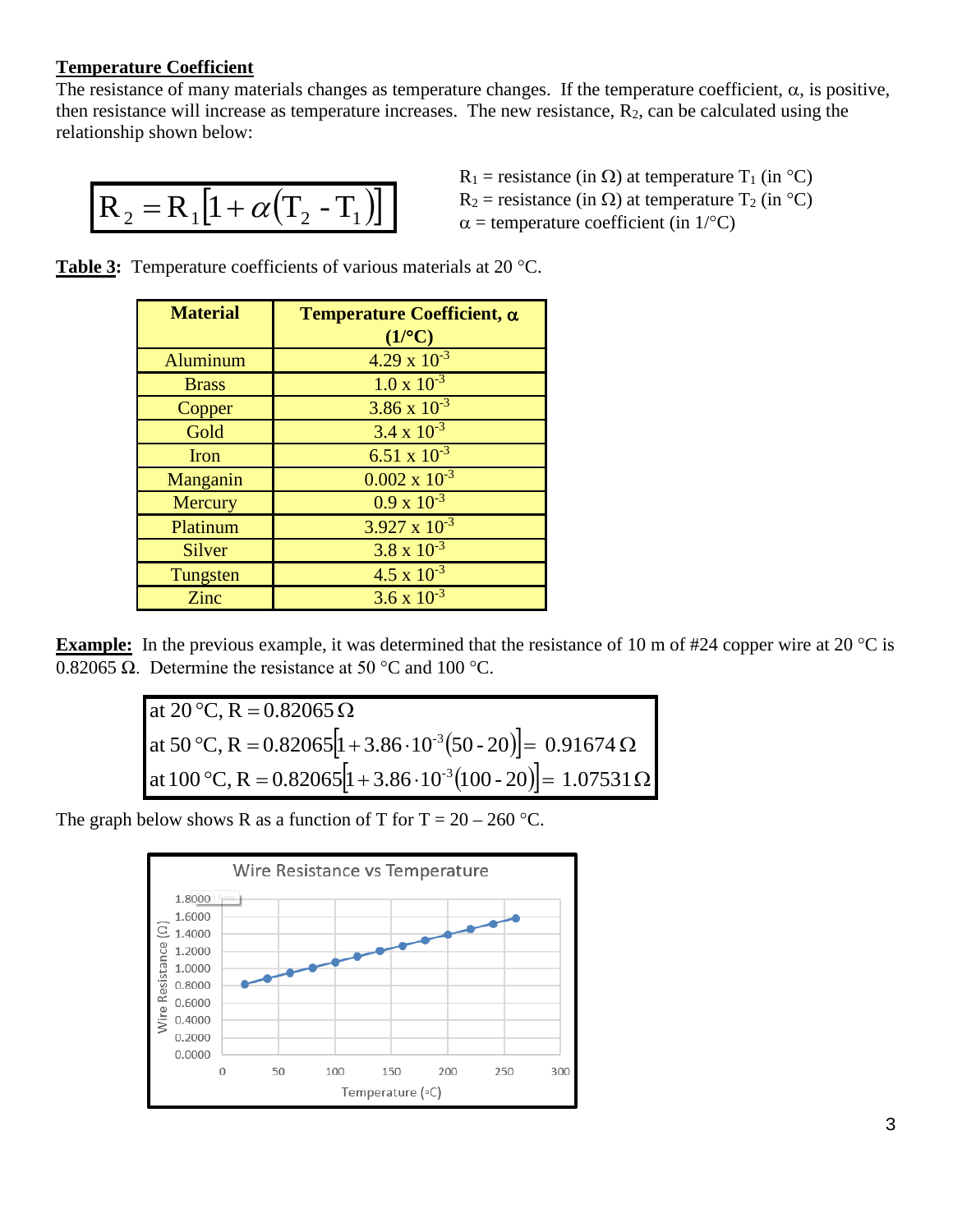The following three data files are available on the course website. They correspond to Tables 1-3 above.

- *Resistivity\_Coefficients.txt* Contains resistivity values (in Ω⋅m) for various materials at 20 °C
- *AWG\_Table.txt* Contains wire diameters (in mils) at 20 °C for American Wire Gauge (AWG) sizes 0 40. Note that  $1 \text{ mil} = 0.001 \text{ in.}$
- *Temperature\_Coefficients.txt* Contains temperature coefficients (in 1/°C) for various materials at 20 °C

| Edit Format View Help<br><b>File</b><br>File Edit Format View Help<br>0<br>324.9<br>∧<br>Aluminum<br>$2.65E-8$<br>1<br>289.3<br>$7.5E-8$<br><b>Brass</b><br>$\overline{2}$<br>257.6<br>Copper<br>$1.68E - 8$<br>3<br>229.4<br>Gold<br>$2.4E-8$<br>4<br>204.3<br>5<br>$9.71E - 8$<br>181.9<br>Iron<br>6<br>162.0<br>Manganin<br>$4.82E - 7$<br>7<br>144.3<br>Mercury<br>$9.8E - 7$<br>8<br>128.5<br>Platinum<br>1.06E-7<br>9<br>114.4<br>Silver<br>$1.59E-8$<br>10<br>101.9<br>Tungsten<br>$5.6E-8$<br>11<br>90.74<br>Zinc<br>$5.5E-8$<br>12<br>80.81<br>٧<br>13<br>71.96<br>$\leq$<br>><br>14<br>64.08<br>$\mathcal{A}^{\mathbb{Z}}$ | Resistivity_Coefficients.txt - Notepad |  | $\Box$ | × |  | AWG_Table.txt - Notepad |  | $\Box$ | × |
|--------------------------------------------------------------------------------------------------------------------------------------------------------------------------------------------------------------------------------------------------------------------------------------------------------------------------------------------------------------------------------------------------------------------------------------------------------------------------------------------------------------------------------------------------------------------------------------------------------------------------------------|----------------------------------------|--|--------|---|--|-------------------------|--|--------|---|
|                                                                                                                                                                                                                                                                                                                                                                                                                                                                                                                                                                                                                                      |                                        |  |        |   |  |                         |  |        |   |
|                                                                                                                                                                                                                                                                                                                                                                                                                                                                                                                                                                                                                                      |                                        |  |        |   |  |                         |  |        |   |
|                                                                                                                                                                                                                                                                                                                                                                                                                                                                                                                                                                                                                                      |                                        |  |        |   |  |                         |  |        |   |
|                                                                                                                                                                                                                                                                                                                                                                                                                                                                                                                                                                                                                                      |                                        |  |        |   |  |                         |  |        |   |
|                                                                                                                                                                                                                                                                                                                                                                                                                                                                                                                                                                                                                                      |                                        |  |        |   |  |                         |  |        |   |
|                                                                                                                                                                                                                                                                                                                                                                                                                                                                                                                                                                                                                                      |                                        |  |        |   |  |                         |  |        |   |
|                                                                                                                                                                                                                                                                                                                                                                                                                                                                                                                                                                                                                                      |                                        |  |        |   |  |                         |  |        |   |
|                                                                                                                                                                                                                                                                                                                                                                                                                                                                                                                                                                                                                                      |                                        |  |        |   |  |                         |  |        |   |
|                                                                                                                                                                                                                                                                                                                                                                                                                                                                                                                                                                                                                                      |                                        |  |        |   |  |                         |  |        |   |
|                                                                                                                                                                                                                                                                                                                                                                                                                                                                                                                                                                                                                                      |                                        |  |        |   |  |                         |  |        |   |
|                                                                                                                                                                                                                                                                                                                                                                                                                                                                                                                                                                                                                                      |                                        |  |        |   |  |                         |  |        |   |
|                                                                                                                                                                                                                                                                                                                                                                                                                                                                                                                                                                                                                                      |                                        |  |        |   |  |                         |  |        |   |
|                                                                                                                                                                                                                                                                                                                                                                                                                                                                                                                                                                                                                                      |                                        |  |        |   |  |                         |  |        |   |
|                                                                                                                                                                                                                                                                                                                                                                                                                                                                                                                                                                                                                                      |                                        |  |        |   |  |                         |  |        |   |
|                                                                                                                                                                                                                                                                                                                                                                                                                                                                                                                                                                                                                                      |                                        |  |        |   |  |                         |  |        |   |
| 15<br>57.07                                                                                                                                                                                                                                                                                                                                                                                                                                                                                                                                                                                                                          |                                        |  |        |   |  |                         |  |        |   |
| 16<br>50.82                                                                                                                                                                                                                                                                                                                                                                                                                                                                                                                                                                                                                          |                                        |  |        |   |  |                         |  |        |   |
| ×<br>$\Box$<br>Temperature_Coefficients.txt - Notepad<br>17<br>45.26                                                                                                                                                                                                                                                                                                                                                                                                                                                                                                                                                                 |                                        |  |        |   |  |                         |  |        |   |
| 18<br>40.30<br>File Edit Format View Help                                                                                                                                                                                                                                                                                                                                                                                                                                                                                                                                                                                            |                                        |  |        |   |  |                         |  |        |   |
| 19<br>35.89<br>۸                                                                                                                                                                                                                                                                                                                                                                                                                                                                                                                                                                                                                     |                                        |  |        |   |  |                         |  |        |   |
| Aluminum<br>$4.29E - 3$<br>31.96<br>20                                                                                                                                                                                                                                                                                                                                                                                                                                                                                                                                                                                               |                                        |  |        |   |  |                         |  |        |   |
| $1.0E - 3$<br><b>Brass</b><br>21<br>28.46                                                                                                                                                                                                                                                                                                                                                                                                                                                                                                                                                                                            |                                        |  |        |   |  |                         |  |        |   |
| Copper<br>$3.86E - 3$<br>22<br>25.35                                                                                                                                                                                                                                                                                                                                                                                                                                                                                                                                                                                                 |                                        |  |        |   |  |                         |  |        |   |
| Gold<br>$3.4E - 3$<br>23<br>22.60                                                                                                                                                                                                                                                                                                                                                                                                                                                                                                                                                                                                    |                                        |  |        |   |  |                         |  |        |   |
| Iron<br>$6.51E-3$<br>24<br>20.10                                                                                                                                                                                                                                                                                                                                                                                                                                                                                                                                                                                                     |                                        |  |        |   |  |                         |  |        |   |
| $0.002E - 3$<br>Manganin<br>25<br>17.90                                                                                                                                                                                                                                                                                                                                                                                                                                                                                                                                                                                              |                                        |  |        |   |  |                         |  |        |   |
| Mercury<br>$0.9E - 3$<br>26<br>15.94                                                                                                                                                                                                                                                                                                                                                                                                                                                                                                                                                                                                 |                                        |  |        |   |  |                         |  |        |   |
| Platinum<br>3.927E-3<br>27<br>14.20                                                                                                                                                                                                                                                                                                                                                                                                                                                                                                                                                                                                  |                                        |  |        |   |  |                         |  |        |   |
| 28<br>12.64<br>Silver<br>$3.8E - 3$                                                                                                                                                                                                                                                                                                                                                                                                                                                                                                                                                                                                  |                                        |  |        |   |  |                         |  |        |   |
| 29<br>11.26<br>Tungsten<br>$4.5E - 3$                                                                                                                                                                                                                                                                                                                                                                                                                                                                                                                                                                                                |                                        |  |        |   |  |                         |  |        |   |
| 30<br>10.03<br>Zinc<br>$3.6E - 3$                                                                                                                                                                                                                                                                                                                                                                                                                                                                                                                                                                                                    |                                        |  |        |   |  |                         |  |        |   |
| 31<br>8.928                                                                                                                                                                                                                                                                                                                                                                                                                                                                                                                                                                                                                          |                                        |  |        |   |  |                         |  |        |   |
| $\rightarrow$<br>32<br>7.950<br>п.                                                                                                                                                                                                                                                                                                                                                                                                                                                                                                                                                                                                   |                                        |  |        |   |  |                         |  |        |   |
| 33<br>7.080                                                                                                                                                                                                                                                                                                                                                                                                                                                                                                                                                                                                                          |                                        |  |        |   |  |                         |  |        |   |
| 34<br>6.305                                                                                                                                                                                                                                                                                                                                                                                                                                                                                                                                                                                                                          |                                        |  |        |   |  |                         |  |        |   |
| 35<br>5.615                                                                                                                                                                                                                                                                                                                                                                                                                                                                                                                                                                                                                          |                                        |  |        |   |  |                         |  |        |   |
| 36<br>5.000                                                                                                                                                                                                                                                                                                                                                                                                                                                                                                                                                                                                                          |                                        |  |        |   |  |                         |  |        |   |
| 37<br>4.453<br>38<br>3.965                                                                                                                                                                                                                                                                                                                                                                                                                                                                                                                                                                                                           |                                        |  |        |   |  |                         |  |        |   |
| 39<br>3.531                                                                                                                                                                                                                                                                                                                                                                                                                                                                                                                                                                                                                          |                                        |  |        |   |  |                         |  |        |   |
| 3.145<br>40                                                                                                                                                                                                                                                                                                                                                                                                                                                                                                                                                                                                                          |                                        |  |        |   |  |                         |  |        |   |

 $\leq$ 

 $\,$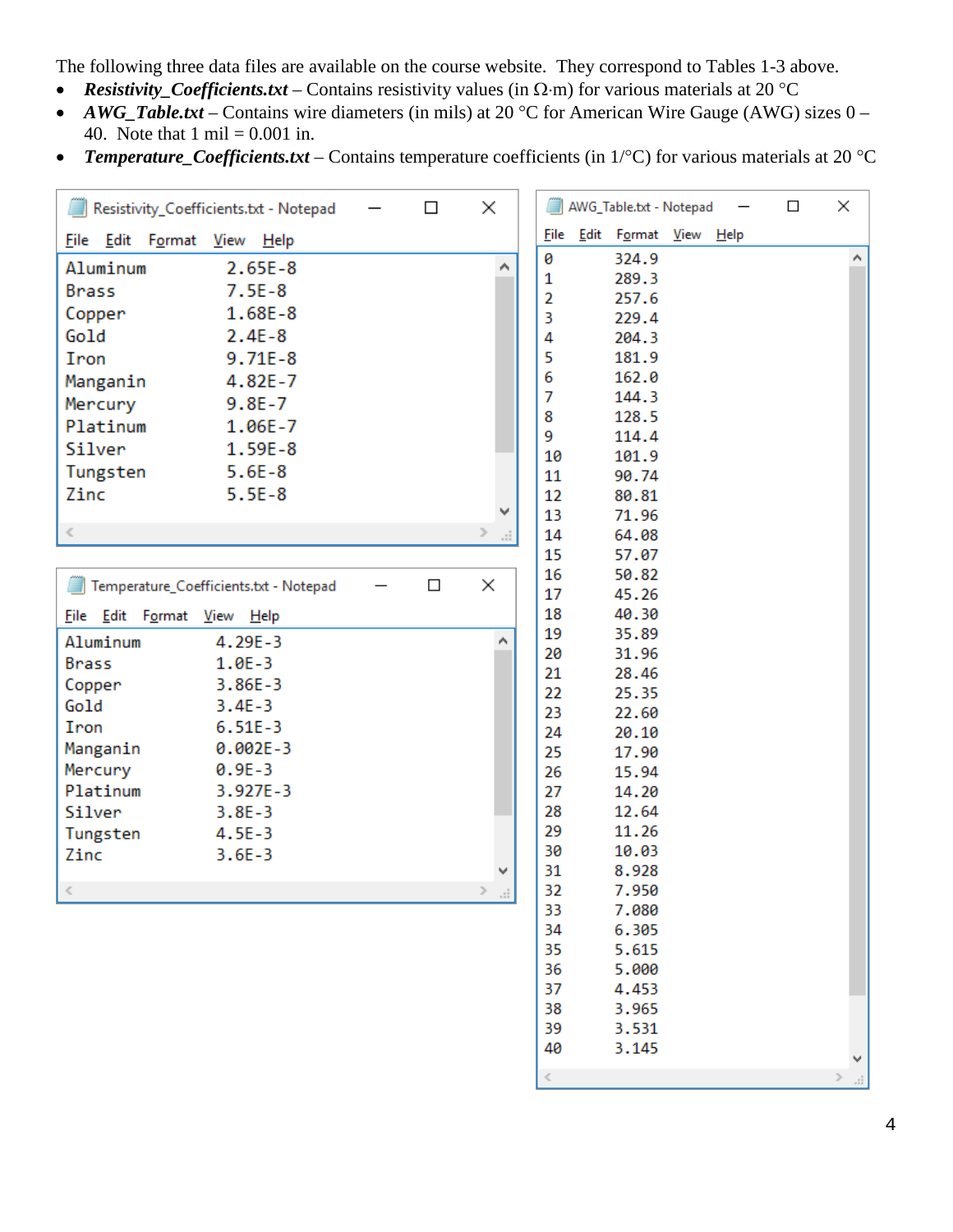## **Program Requirements:**

1. Write a program that will read the three data files provided above (and on the course website) to find the resistivity, wire diameter, and temperature coefficient in order to calculate the wire resistance. The program should provide the user with two options:

*Option 1*: Find the resistance of a wire where the user specifies the following:

- Material
- Wire length (in m)
- Wire gauge  $(0-40)$
- Temperature (in  $^{\circ}C$ )

*Option 2*: Find the resistance of a wire over a range of temperatures (with temperature and resistance values stored in arrays) where the user specifies the following:

- Material
- Wire length (in m)
- Wire gauge (0-40)
- Initial Temperature (in  $^{\circ}$ C)
- Final Temperature (in  $^{\circ}$ C)
- Temperature increment (in  $^{\circ}C$ )

Additionally, if the user selects Option 2, the user should be given two additional choices:

*Option 2A:* Show a formatted table of Temperature and Resistance values on the screen *Option 2B*: Send the temperature and resistance values to a *commas-delimited file* so the file can be opened with Excel to produce a nicely formatted table and a nicely formatted graph of resistance versus temperature. The user should be prompted to enter the name of the output file where the data is to be stored.

- 2. Use functions for at least the following:
	- a) Calculate resistance
	- b) Convert wire diameter in mils to area in square meters
	- c) Convert a string to all lower case letters except for the first letter which should be converted to upper case. For example, if the user enters copper, COPPER, or CoPpEr, it should be converted to Copper.
- 3. If Option 2 is selected above, use arrays to store the values of temperature and resistance. The arrays should be dimensioned for a max value of 100 points. The actual number of points depends on the initial temperature, final temperature, and temperature increment.
- 4. The program should check for bad inputs and allow the user to correct the inputs.
- 5. The program should produce error messages if it can't open any of the three input data files.
- 6. Allow the user to enter the name of the output data file.
- 7. Give the user the option of re-running the program.
- 8. Include printouts of the program, all input data files, all output (commas-delimited) data files, all Excel tables, and all Excel graphs with your program.